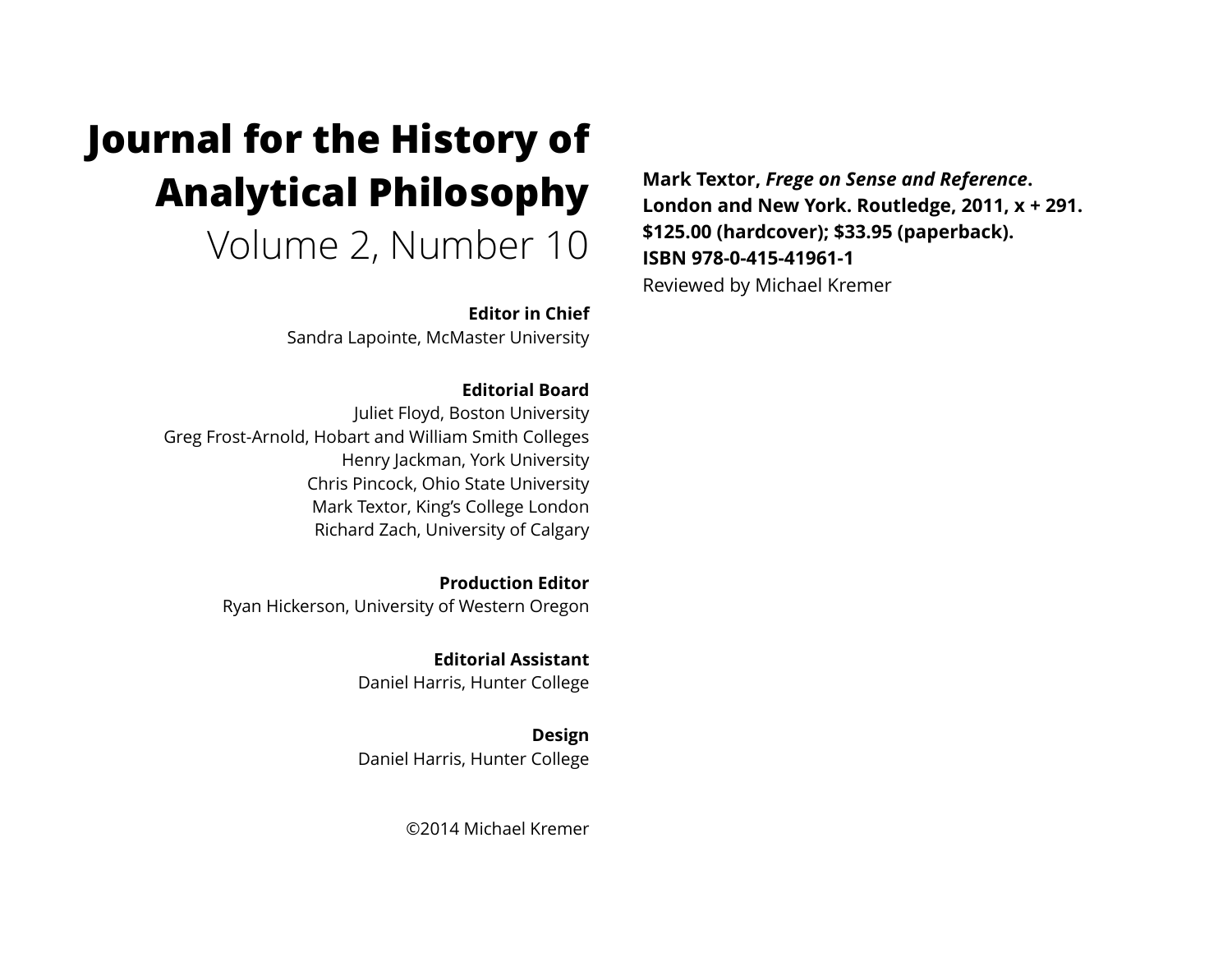## **Review:** *Frege on Sense and Reference,*  **by Mark Textor**

### Michael Kremer

Mark Textor's book, *Frege on Sense and Reference*, is published in the *Routledge Philosophy GuideBooks* series, which is intended to "painlessly introduce students to the classic works of philosophy." (http://www.routledge.com/books/series/SE0129/) The front matter for the book identifies students as the intended audience: it "helps the student to get to grips with Frege's thought," and is "ideal for those coming to Frege for the first time." It is also described, however, as "containing fresh insights for anyone interested in his philosophy," (i) and I agree with this last assessment: there is much to appreciate in this book, especially for the Frege specialist. But I cannot give an equally positive evaluation of the book's usefulness for its primary intended audience. This is not the book I would give to a student needing a guide to Frege's thought.

So, there is good news and bad news. I will begin with the good. In the first half of the book, Textor provides a novel and detailed interpretation of the development of Frege's thought, and especially of the sense-reference distinction. He works to place this development in the context of Frege's reaction to Kant's views of mathematical knowledge and his project for a *Begriffsschrift*. He explains Frege's theory of "judgeable content"in the *Begriffsschrift* and the way this bifurcates into sense and reference in his mature philosophy, providing a detailed and careful analysis of the crucial opening paragraphs of "On Sense and Reference" in the central fourth chapter of the book. In the final three chapters he discusses Frege's views on the sense and reference of singular terms, assertoric sentences, and concept-words. These chapters include a good deal of useful and interesting discussion of such recent and contemporary critics of Frege as Evans, Perry, Kaplan, Kripke, Dummett, Sullivan, and Burge. Thus they both elaborate and explain Frege's thought in interesting ways, and sketch and respond to its reception.

There is much interpretive and philosophical work here that is valuable and worthy of discussion. The developmental story Textor works out in chapters 1-4 is, in the main, cogent and convincing. He argues that in his early work, Frege tried to combine two distinct ideas under the heading of "judgeable content." On the one hand, content was to be inferentially individuated: two contents with the same consequences, given the same additional premises, would be identical. On the other hand, content, that which is held to be true in judgment, was something like a circumstance or state-of-affairs. Frege expresses this latter conception by suggesting that we read formulae of the *Begriffsschrift* prefaced with the content-stroke (horizontal) as sentence-nominalizations of the form "the circumstance that *p*," that the assertion-stroke is the sole predicate of the *Begriffsschrift*, and that every formula of the *Begriffsschrift* has the form "the circumstance that *p* is a fact." On this conception of content, the objects that a judgment or assertion is about are constituents of the content that is judged or asserted. However, as Frege came to see by reflecting on the status of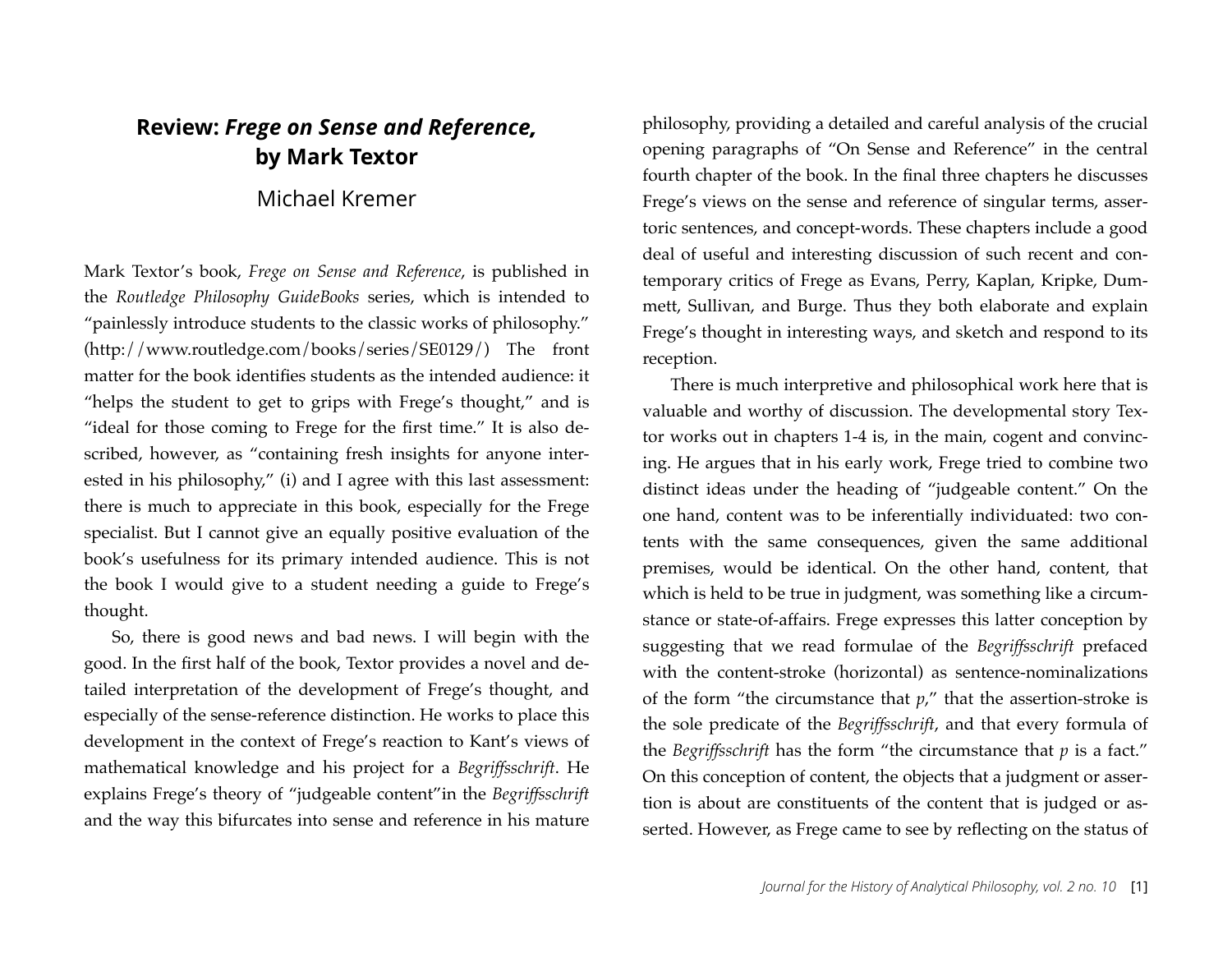identity sentences, this conception cannot be stably combined with a view of content as inferentially individuated. It is the latter idea which seems to fit the announced purpose of the *Begriffsschrift*—to represent only those aspects of content which are relevant to inference. This in turn is subservient to the goal of determining the epistemological status of arithmetic by producing gap-free proofs with no hidden presuppositions.

In chapter 4, Textor shows how the tension between these two conceptions plays out in the splitting of content into the later categories of sense and reference. This interpretation is compelling in both its general structure and much of its detail. Textor enriches his reading of Frege further by paying careful attention to Frege's views on the sense and reference of concept-words. He builds his discussion on an interesting analysis of the early Frege's replacement of the traditional subject/predicate analysis of sentences and judgments with an analysis into function and argument. In chapter 3, he provides an illuminating model for this analysis based on the idea of *focus* in linguistics: different function/argument analyses of the same sentence correspond to different choices of which component expressions to put in focus. He returns to this model in chapter 7 to explain Frege's distinction between concepts and objects.

Textor's argument also depends on a careful reading of Frege's remarks on inference as a judgment (acknowledgment of the truth of a thought) which is grounded on other judgments, and an analysis of the relation of this conception of inference to his account of content (early) and thought (later). This theme runs throughout the book and plays important roles in his explication

of Frege's key arguments in "On Sense and Reference" as well as in an extended and illuminating discussion of Frege's treatment of indexicals in chapter 5.

Textor's reading of Frege introduces some important new ideas which can spark a fruitful critical engagement. Consider, for example, chapter 6, in which he strives to make the best sense possible out of Frege's treatment of assertoric sentences as names of truth-values. He draws attention to the notion of "acknowledgment" ("*Anerkennung*") in Frege's slogan "judgment is the acknowledgment of the truth of a thought." (209) He distinguishes three meanings of "to acknowledge" ("*anerkennen*"): legal (acknowledging a claim), evaluative (acknowledging a person's achievements), and "ontic" (acknowledging numbers, accepting their existence). (214-5) While other interpreters have attended to the legal and evaluative force of "acknowledge," Textor chooses to "focus on the ontic meaning because an appeal to the legal and normative meaning … won't help Frege to argue for the existence of the True and the False." (215) He takes Frege's remark in "On Sense and Reference" that the truth-values "are acknowledged, if only implicitly, by anyone who judges" (Textor's translation, 209) to mean that anyone who judges must admit the existence of the two truth-values. He shows that Frege uses "acknowledge" in the ontic sense in other contexts, and contends that Frege's arguments concerning the status of the truth-values as objects can be understood by treating judgment as acknowledgment in this ontic sense.

 This is a nice and original way to understand Frege's argument that sentences must have a reference. At times Textor seems to think that we can also use this idea to explain why Frege claims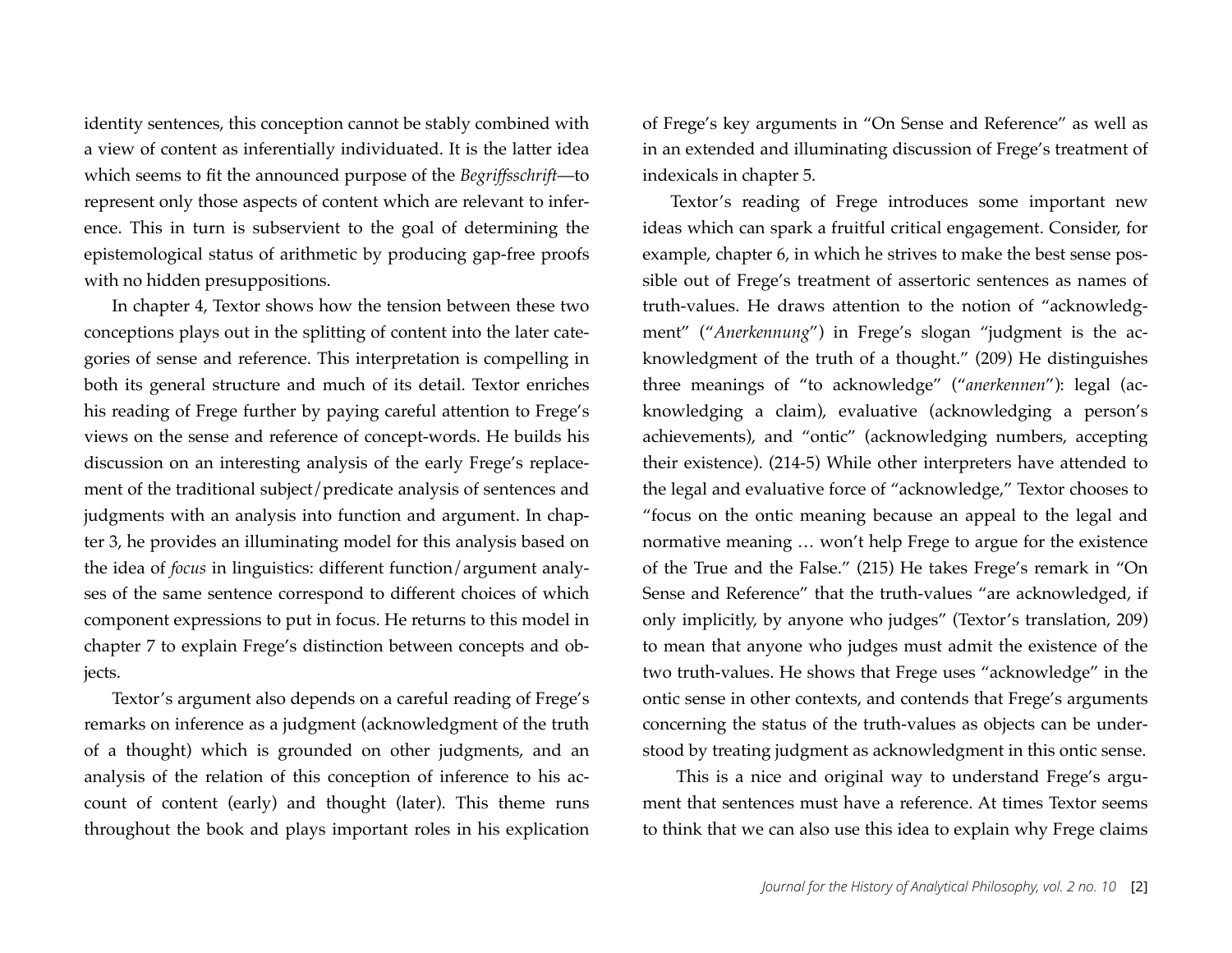that there are exactly two truth-values, the True and the False that all true thoughts refer to the same object (and similarly for all false thoughts). Thus he holds that a judgment (*S judges that p*) can be analyzed into the subject, the attitude of acknowledgment, and an object, *the truth of p*. He argues that by Frege's tests for singular terms, "the truth of *p*" "stands for an object, the True. This object is acknowledged in judgment." (216) If this argument worked, it would follow that "the truth of *q*" would equally stand for the True, for any true thought *q*. But there is a difficulty here, which Textor admits a few pages later: the ontic sense of acknowledgment does not force us to identify "the truth of *p*" with "the truth of *q*" for distinct *p* and *q*. "What we know so far leaves open that every thought has a truth-value distinct from the truth-value of all other thoughts. For example, a philosopher who believes in circumstances can accept what Frege said so far and argue that a true thought is a mode of presentation of a particular circumstance that obtains." (221)

Textor addresses this problem by considering the role of the structure of a thought in a judgment acknowledging its truth: "if one makes judgements, one decomposes thoughts into modes of presentations [sic] of concepts and objects. If the concepts presented in a thought under one decomposition are applied to the objects presented in this decomposition, the result is the truth (falsity) of the thought." This is "the object that is functionally determined by the objects and functions presented by the thought." He then argues for a "substitution principle" guaranteeing that this object, "the truth-value of the thought," will not change if one replaces constituent senses within the thought with other senses

presenting the same object, and concludes that "this substitution principle *together with further premises* yields the conclusion that every true thought presents the True, every false thought the False." (224, my emphasis) Although the "further premises" are never specified, they must be doing the work here. For the substitution principle is satisfied if we identified "the truth of the thought" with a circumstance or state-of-affairs. Textor's work has not really moved us a step beyond the problem identified at the beginning of the section. (221) Moreover, there is a silent shift from "the truth of a thought" to "the truth-value of a thought" which goes unjustified and unnoted in the middle of this argument. (224) In fact, Textor provides no explanation of why Frege calls the objects, which must be acknowledged (ontically) by anyone who judges, "truth-*values*" (*Wahrheitswerte*).

Here, I would argue, the evaluative dimension of "acknowledge" (*anerkennen*), along with its etymological relation to "knowledge" (*Erkenntnis*) should be brought into play. Truth-value is one dimension of "cognitive value" or knowledge-value (*Erkenntniswert*): the dimension along which we sort claims to knowledge into those which succeed in saying how things stand, and those which do not. Truth-value does not exhaust knowledge-value there is another dimension along which we sort such claims according to *what* is claimed. This corresponds to the thought whose truth is acknowledged. But recognizing the evaluative dimension of "acknowledge" helps us to see why there must be *two* truthvalues, and why these are *values*.

When he introduces the ontic sense of "acknowledge," Textor points out that "the evaluative view of judgment was prominent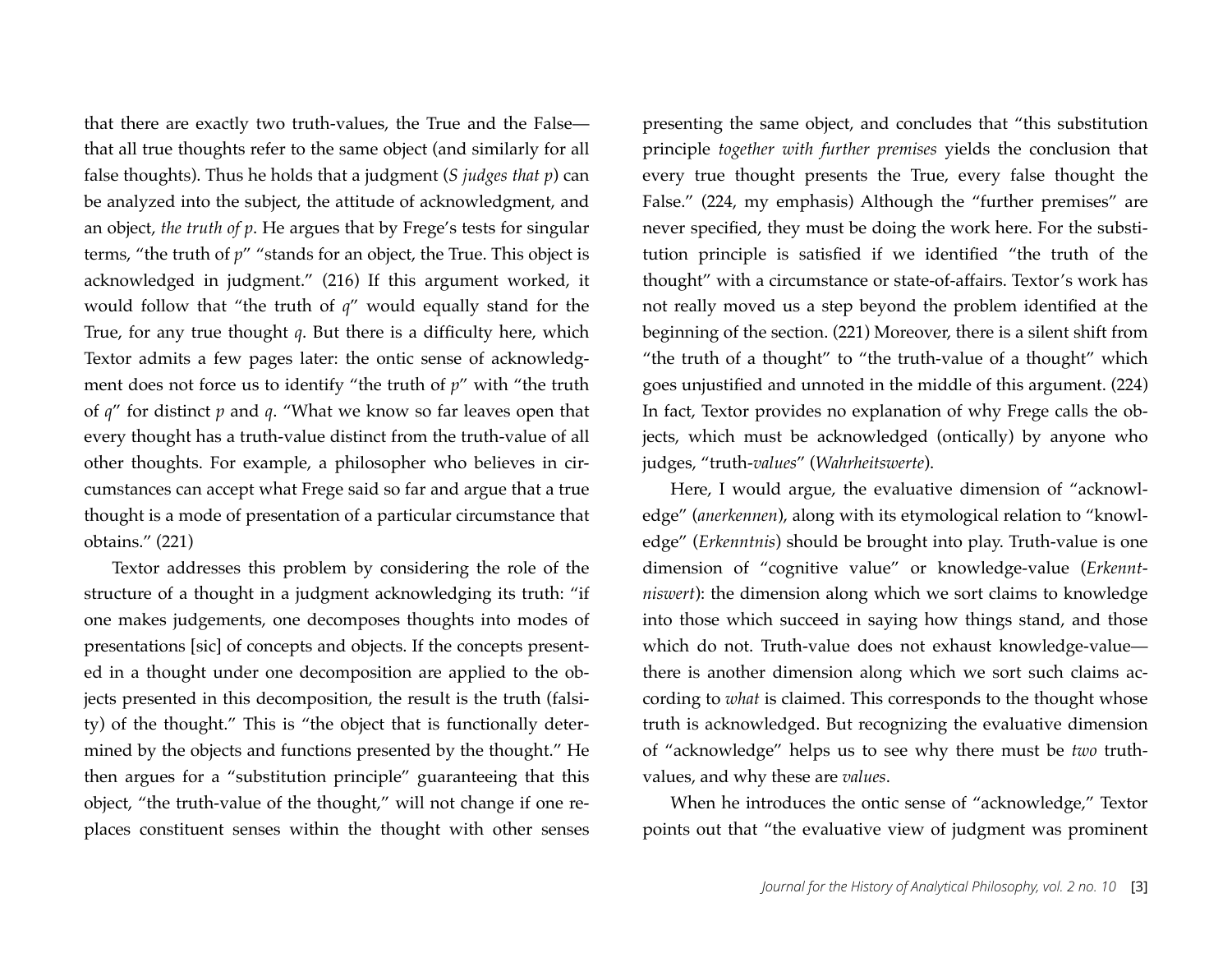in Frege's time," referring to Lotze and especially his student Windelband, who "took it to be uncontroversial that 'is true' is a value predicate." But Textor thinks it is "implausible that Frege held a version of the evaluative view of judgment," presumably because this would deprive Frege of the ontic reading of "acknowledge," which is needed to account for the status of truthvalues as objects. (214) Textor doesn't countenance the possibility that Frege meant "acknowledge" in *both* ontic and evaluative senses. In a footnote, he remarks that "the evaluative understanding of Frege's '*anerkennen*' is suggested by Gabriel." (275) But he doesn't mention a point Gabriel and others have emphasized, namely that the term "truth-*value*" (*Wahrheitswert*) was in fact first used by Windelband, in 1882. Given this fact, it is plausible that Frege had in mind *both* evaluative *and* ontic understandings of "acknowledge," in speaking of judgments as acknowledgments of the truth-value of a thought. If both dimensions are in play we can better understand the need for two truth-values, and no more.

So here, Textor has contributed something fresh to our understanding of Frege with the ontic interpretation of acknowledgment, and a critical engagement with his work can make further advances possible. Another example is provided by his treatment of the concept/object distinction in the last chapter. Here he deploys two ideas: an explanation of the idea of function and argument in terms of the linguistic idea of *focus*; and the thought that the crucial characteristic of objects is that they can stand in the relation of identity. Both ideas are illuminating. The first helps us to see why different analyses of the same sentence or thought into function and argument do not affect the thought, but only our way of apprehending it; the second helps to explain why the relation of identity plays such a central role in Frege's thinking. But these two ideas cannot do all the work that Textor wants them to do.

Throughout much of the chapter, Textor eschews Frege's metaphor of concepts as "unsaturated" or "incomplete," which seems to be "no longer warranted on Frege's mature theory that identifies concepts with functions from objects to truth-values." According to Textor, "the difference between concepts and objects is the distinction between 'things' that stand in the relation of identity and those that do not." (232) However, this difference holds between objects and functions of all kinds: first-level concepts, relations, second-level concepts, and even functions of all levels whose values are not truth-values. To understand Frege's typed hierarchy of concepts (and more generally functions) it is not enough to point out that only objects can stand in the relation of identity. Textor writes that "the concept paradox is 'founded in the nature of things' (namely the nature of concepts; they don't stand in the relation of identity) and 'the nature of language' (namely the semantics of singular terms that connects singular reference and identity)." (256) But the phrase "founded in the nature of things," which Textor places in quotation marks, comes from the penultimate paragraph of "Function and Concept," where it refers not to the distinction between object and concept, but to "the difference between first- and second-level functions." It is *this* difference which Frege says "is not made arbitrarily, but founded deep in the nature of things." Textor has no account of the way in which *this* difference is so founded. It does not depend on the fact that objects alone can stand in the identity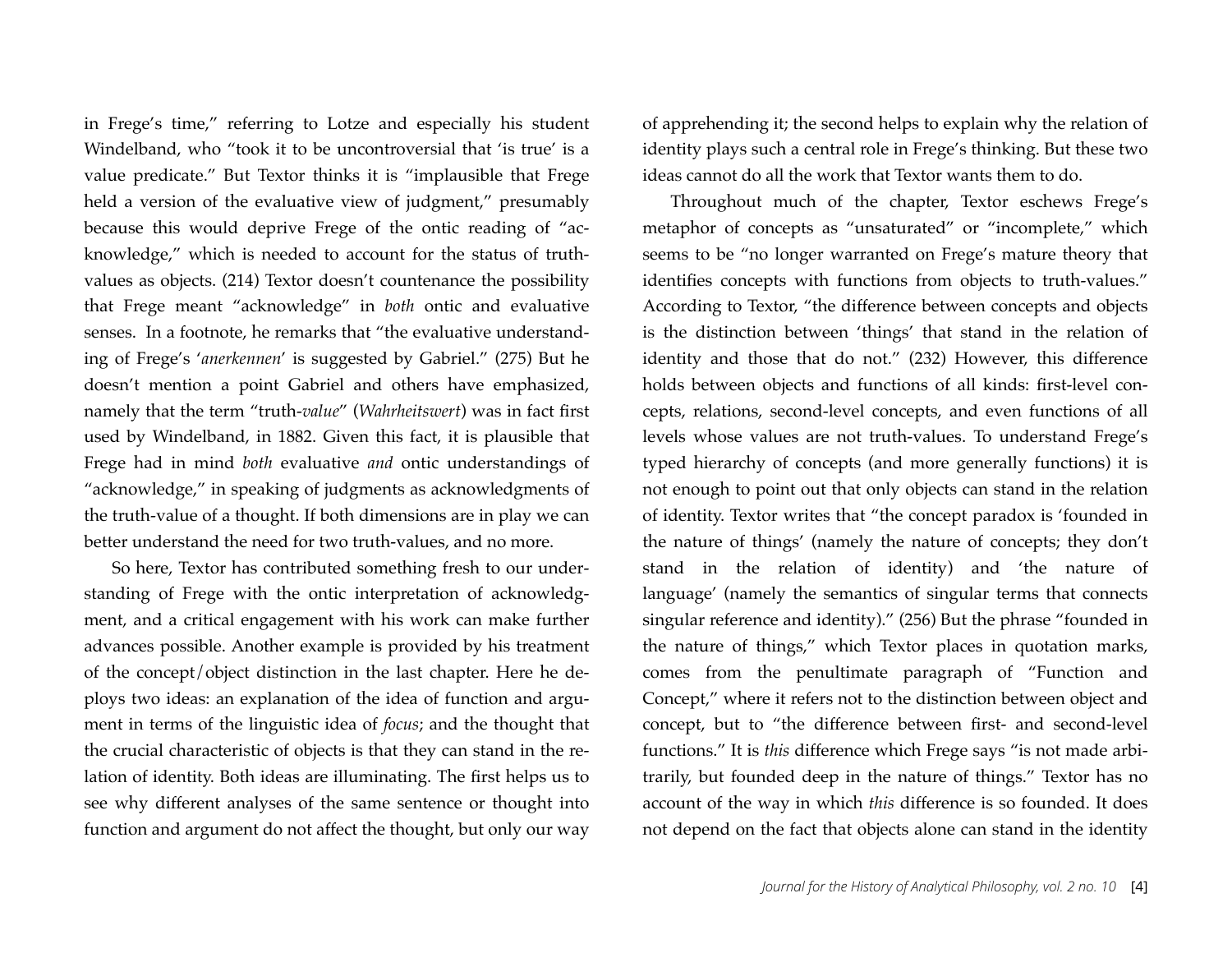relation. It is instead a matter of the *number and kind of arguments* that functions of different kinds can take—of the distinctive ways in which functions at different levels are "unsaturated."

Textor eventually comes to see a way in which Frege's metaphor of unsaturatedness can be defended, in a brief discussion of concept-expressions in *Grundgesetze*. (261-2) Here he gets back onto the right interpretive track, in turning to the structure of Frege's *Begriffsschrift* instead of natural language. Earlier, he had expressed a seeming preference for Frege's tests for natural-language concept words, such as the presence of the plural and the indefinite article, which he takes to imply that concept-words include such gapless expressions as "a man" and "men." (231-2) But now he sees how to "defend Frege's idea" that "an unsaturated sense needs completion in order to exist, whereas a saturated sense does not." In the end, this this comes down to the fact that "one cannot introduce a concept- or function-designator and explain its sense without using it predicatively within a sentence." (262) Textor is right to say that "this gets us … pretty close to Frege's view that the senses of these expressions 'demand' completion." But first, it is unclear how all of this relates to the idea that only objects can stand in the relation of *identity* (as opposed to any other first-level relation); and second, it would be worthwhile for Textor to discuss how this perspective can explain not only the function/object distinction, but the various distinctions to be drawn among functions, each "founded deep in the nature of things."

These examples (which could be multiplied) show that there is much to be learned from the exegetical and philosophical

arguments in Textor's book. So it certainly has value for the Frege expert. But now we come to the bad news. Insofar as its primary intended audience is students, I must render a negative judgment. I would not recommend this book to a beginner as an introduction to Frege's thought. A good deal of the blame for this rests with Routledge. The lack of editorial oversight throughout the book has left it in a state in which reading it and using it is far from painless.

To begin with, the book has many grammatical errors, spelling mistakes, and typographical errors—on average, one every other page. These are not only distracting but can easily lead to lack of understanding and confusion. For this reason alone, I would not recommend this work to a student. I tell my students that grammar, spelling and proper writing are important. It would undercut this message to ask them to read a published secondary work which flouts these standards. Words are misused or misspelled ("settle" for "saddle"—156, 162, 163; "exeget" for "exegete"—123, 129; etc.). There are numerous comma splices ("There is therefore an asymmetry between laws of restricted generality, the arithmetical laws concern all numbers, and laws of unrestricted generality, the laws of logic concern everything," 34). Words go missing ("… it can proved in one way and not another," 25), or extra words are present ("I know that I have blood-type A (said on by Peter)," 160). Plural and singular are confused ("Concepts can only be the referents of expression that are not singular in this sense," 257), subjectverb agreement fails ("The logical operations and symbolism is derivative from the mental operation of conception…," 66), and tense shifts mid-sentence ("When I answer 'A man', I don't want to 'pick out' Hans with my utterance, I wanted to speak of or men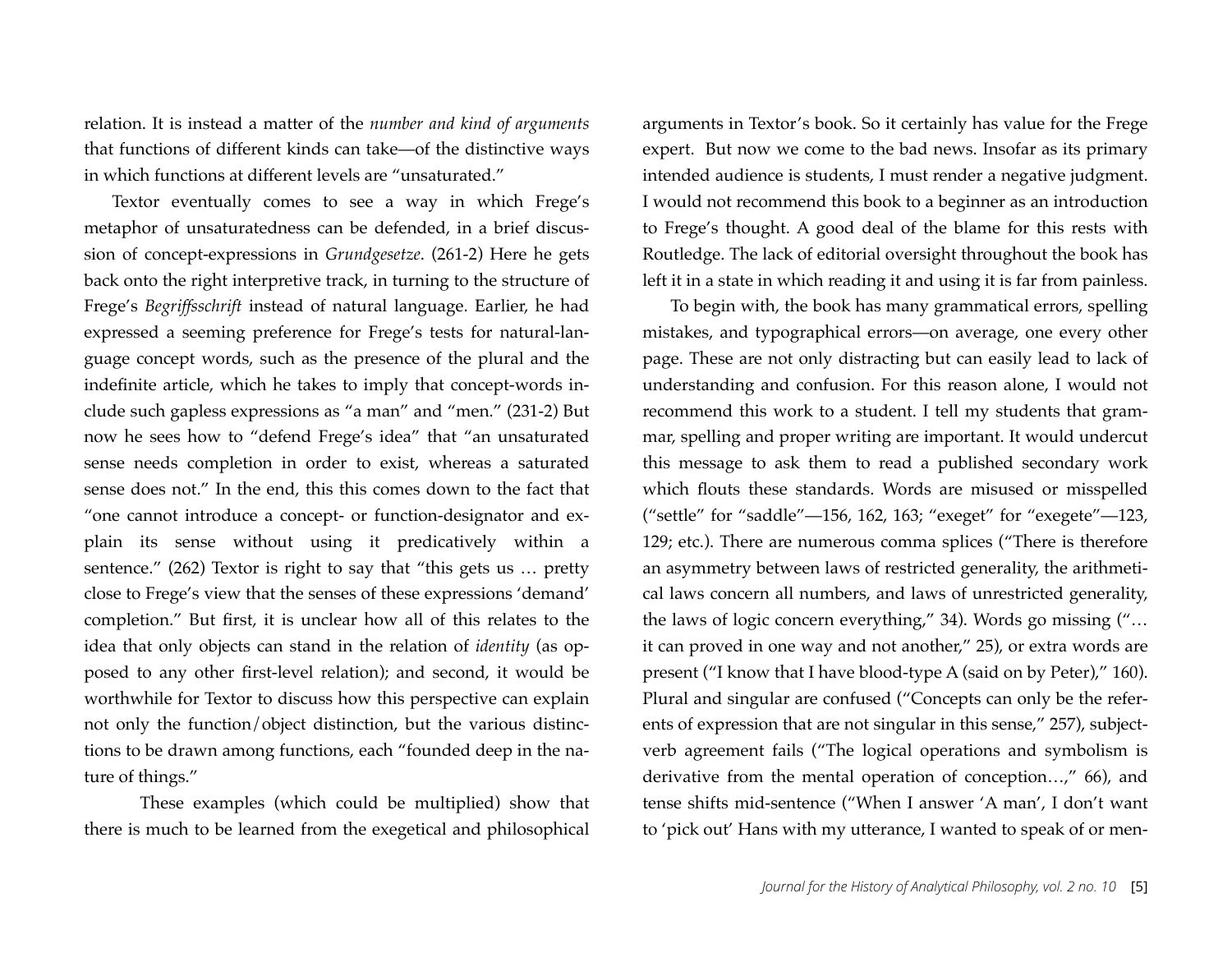tion something that subsumes of characterises Hans," 234). Some sentences are so garbled that they are hard to process—for example, "When do I have judged successfully that the meeting starts now?" (159)

There are also typographical errors that can impede understanding. Discussing Frege's reasons for rejecting the idea that judgment consists of predicating truth, Textor writes: "But when I infer  $q$  from  $p$ , I am not aiming to think the thought that  $q$  is true; that I could do without inference. Intuitively, I want to apprehend the truth of *q* via the truth of *q*." (212-3) The last "*q*" should be a "*p*." But a student should not have to figure this out. Similar errors affect Textor's use of secondary sources. In giving an example from Richard Heck, Textor quotes: "If one does not know that George Orwell is Eric Blair, one cannot think of George Orwell as Eric Blair and yet understand an utterance containing 'Eric Blair'."(178) The last "Eric Blair" should instead be "George Orwell." The error here makes Heck's point unrecognizable.

A typographical error also seems to be the source of a seeming logical mistake, when Textor offers the following counterexample to a view of sense-identity as provable logical equivalence: "I can establish that the sentence 'It is raining' and the sentence 'If it is not the case that (it is raining and it is not the case that it is snowing), then it is not the case that (it is snowing if it is not the case that it is raining)' are both true (false) without knowing whether they are true of false. I just have to work out that they cannot take different truth-value [sic] on the basis of the rules of propositional logic." (141) But this example just doesn't work. "If it is not the case that (it is raining and it is not the case that it is snowing), then it is not the case that (it is snowing if it is not the case that it is raining)" is equivalent to "It is not snowing," not to "It is raining." However, if an "only" is inserted into the consequent of the second sentence, we get "If it is not the case that (it is raining and it is not the case that it is snowing), then it is not the case that (it is snowing only if it is not the case that it is raining)," which *is* equivalent to "It is raining."

Textor's quotations from Frege are also sometimes marred by such mistakes; in one case, this seriously affects the sense of the passage. In a long quotation illustrating the motivation for the sense-reference distinction, we find: "…Wherever the coincidence in reference is not self-evident, we have a difference in sense. Thus the sense of ' $2^3 + 1$ ' is also different from the sense of ' $3^{2}$ ' even though **the reference is the same, because** a special act of recognition is required in order to see this. …" (116-7) The bold-faced text is missing from Textor's quotation. But it is essential to Frege's meaning—a special act of recognition is required to see the sameness of reference, not the difference of sense. Again, a student should not have to figure this out.

Frege's notation for generality is also incorrectly reproduced, and again this may be confusing. Textor quotes Frege's introduction of the notation in *Begriffsschrift*: "Let us replace this argument with a German letter, and insert a concavity into the content stroke, and make this same German letter stand over the concavity, e.g. |—*a*—φ (*a*)." (94) The reader is left to wonder what the "German letter" is (Textor does not explain his use of italics) and where the "concavity" has gone. But at least an explanation is offered. Earlier in the book, Frege's logical notation for the condi-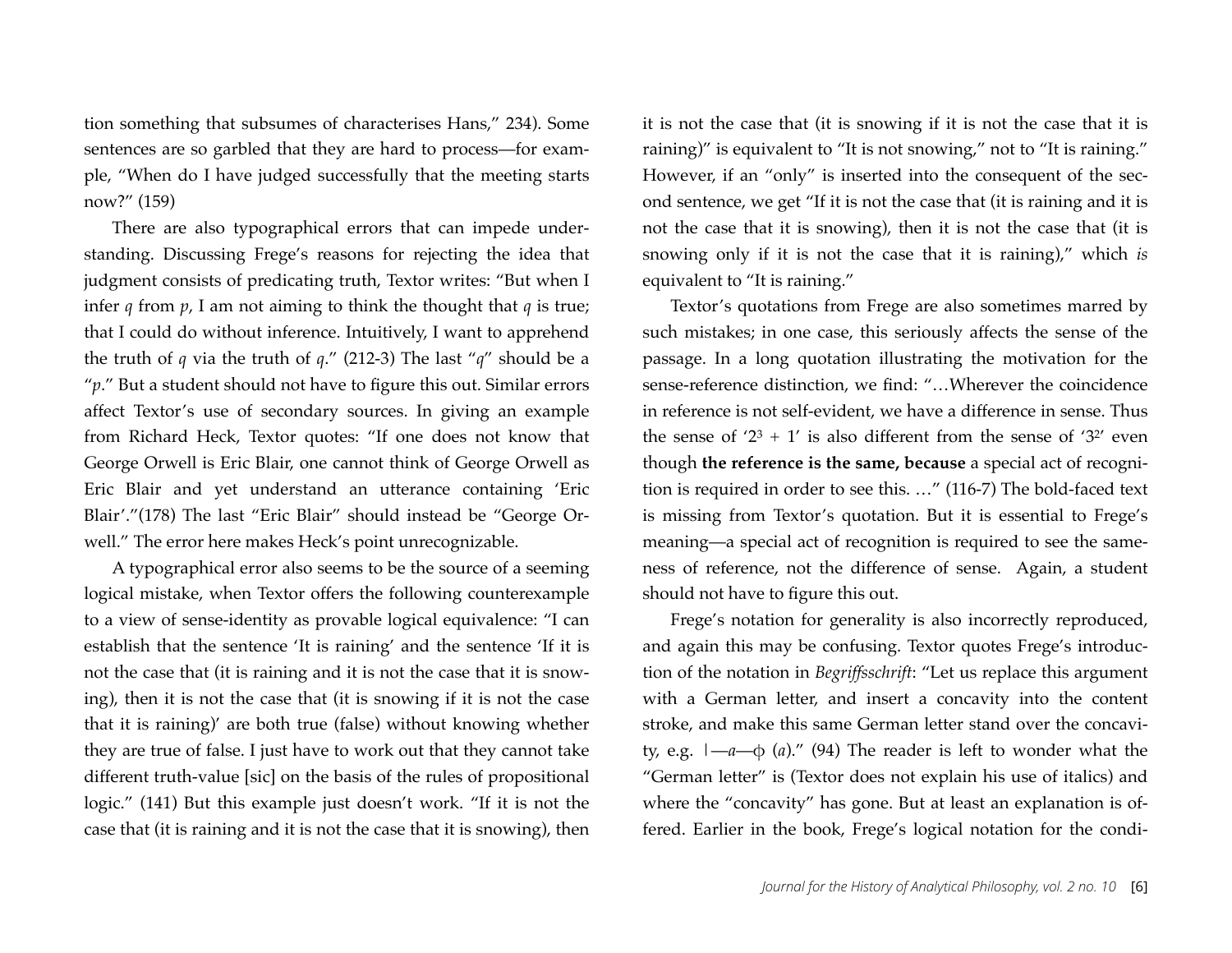tional appears in examples of his logical laws, with no preparation or explanation. (19) This is surely unfriendly to beginners. Textor uses this notation throughout chapter 1, but replaces it with modern notation in chapter 3 without any explanation. (78)

Examples like this can tempt one to think that the book was not written with students in mind at all, in spite of its purpose as a guidebook. Textor sometimes mentions results or arguments that he neither explains nor elaborates, without providing any citation. Discussing the relation between inference and judgment, he notes: "As Lewis Carrol [sic] has shown, one may assent to the conditional 'If *A* is true, then *B* is true' and '*A*' and yet not infer *B* from *A*." (79) There is no reference to "What the Tortoise said to Achilles," and no work by Lewis Carroll in the bibliography. I imagine a student reader, wondering whether to look in *Alice's Adventures in Wonderland* or *Through the Looking-Glass*. Similarly, concerning the concept/object distinction Textor writes: "Before Russell's discovered [sic] that some concepts don't have extensions, Frege assumed that every concept had an extension." (259) But he never mentions or explains Russell's paradox, and gives no reference from which a student could glean how Russell made his discovery, or what its significance was. The lack of any discussion of the paradox is also felt a few pages earlier, when he proposes that "Frege's late work suggests a more radical solution" to the problem of the relation between a concept and its extension: "He became sceptical of the idea that there are extensions." (253) He gives no hint of the grounds of this skepticism, or the crisis precipitated by Russell's discovery of the inconsistency of *Grundgesetze*.

Some of Textor's references to Frege's works raise similar difficulties. Fregean technical apparatus is again introduced without explanation when Textor illustrates the point that "two words that express the same sense may not be exchangeable *salva veritate* in indirect speech" with the example: "It may be correct to assent to 'Dedekind believes that 0 is 0', while it is incorrect to assent to 'Dedekind believes that 0 is the extension of the concept *equinumerous with the concept* ξ≠ξ', although '0' and 'the extension of the concept *equinumerous with the concept* ξ≠ξ' are synonymous." (147) Prior to this, Textor has given no statement or explanation of Frege's analysis of the numbers as extensions of concepts, and a beginning reader will have no way to understand the example. The problem is compounded by a typographical error on the next page: "If Dedekind has only a partial grasp of the sense expressed by '1' he might not assent to '1 is the extension of the concept *equinumerous with the concept* ξ≠ξ'. (148) Here '1' should be '0', but a reader with a shaky grasp on the preceding sentences may not even notice.

Above, we saw that Textor's quotations from Frege are not always accurate. But although they are, thankfully, usually correct, even then his use of them can be misleading. At the end of chapter 3, for example, attempting to explain Frege's appeal to the "unsaturatedness" of concepts, Textor raises a problem for the unity of the "circumstances" which play the role of content in Frege's early work. He provides a quotation to show that "Frege brings unsaturatedness to bear on this question," and summarizes the lesson of the passage as follows: "Something can only be a circumstance if it contains at least one unsaturated concept. But this gives us only a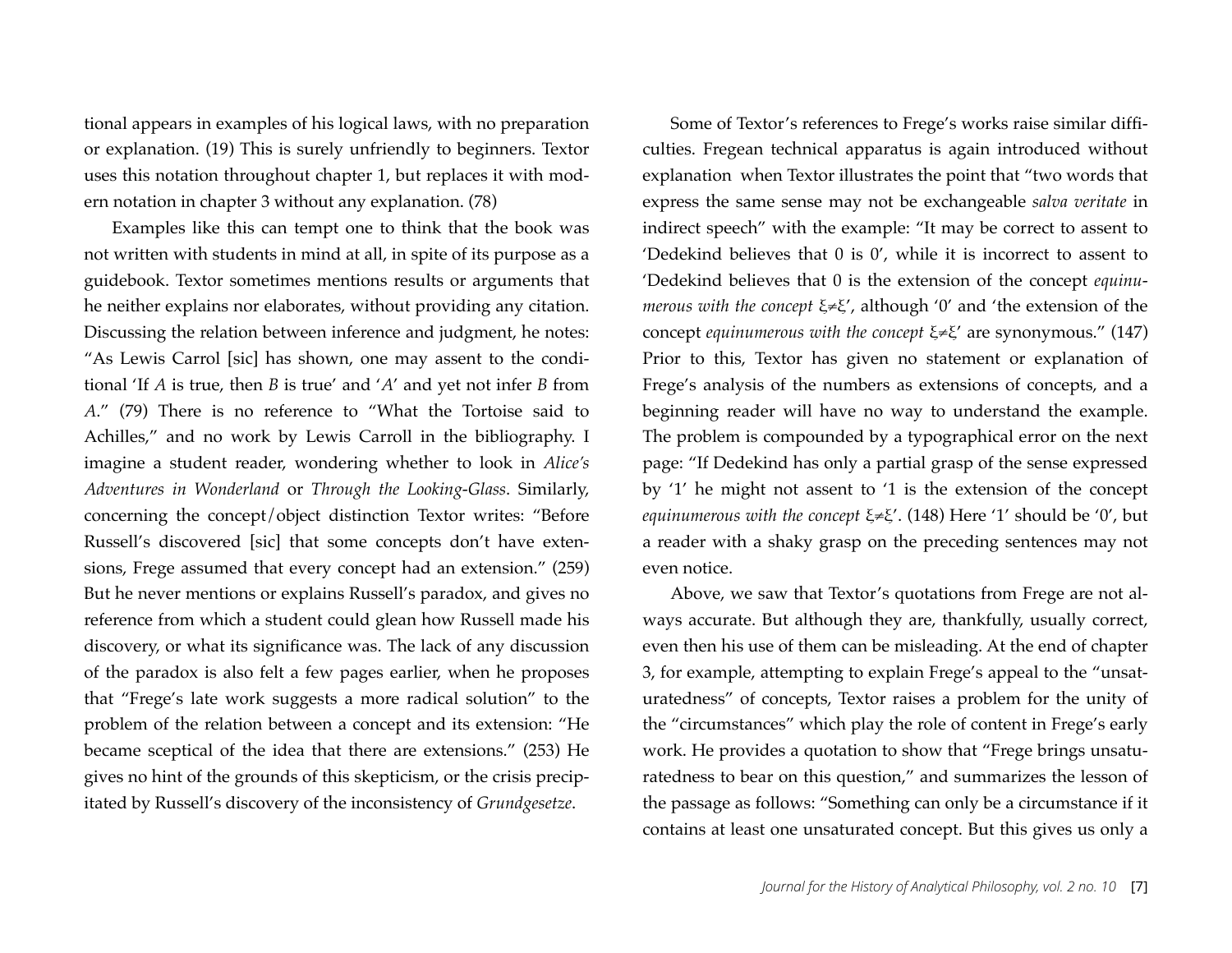necessary condition for the unity of a circumstance. As far as I know Frege never completed this proposal. In his later work he will dispense with circumstances and the problem of the unity of circumstances disappears." (101)

However, the passage that Textor quotes is actually *from* a late piece, "On Schoenflies: *Die Logischen Paradoxien der Mengenlehre*," written no earlier than 1906! It has nothing to do with the "unity of circumstances," and Textor provides no evidence that Frege ever discussed such a problem. The text he does give is explicitly about the need for something unsaturated *in the realm of reference* (*Bedeutung*). In fact, it provides a late Fregean argument *for* unsaturatedness as a mark of concepts, which could have been discussed in chapter 7.

Another example weakens the final paragraph of the entire book. Here, Textor raises a supposed difficulty for Frege's views on concepts which again derives from misleading and selective quotation. He writes: "one cannot say that a concept-word refers to at most one concept if, and only if, it refers to a concept *F* and every concept it refers to has the same extension as *F*. For *different* concepts can have the *same* extension. As far as I know he has not tackled this difficulty for his theory of concept-word reference." (266) The seemingly non-Fregean thought that "*different* concepts can have the *same* extension" is derived from a passage 20 pages earlier in which Textor claimed: "Frege has *not* given us a criterion for deciding whether a concept is the same as 'another'. For example, in *FA* (§69, 1) he is clear about that [sic] *different* concepts can have the *same* extension and he is happy to leave the matter there." (247) He is referring to a footnote to §68 (not §69) of the *Foundations of Arithmetic*, in which Frege comments on his proposed definition of numbers as extensions of concepts: "I believe that for 'extension of the concept' we could write simply 'concept'." Frege raises two objections to this suggestion, the second of which is (in Austin's translation) "that concepts can have identical extensions without themselves coinciding" –"*dass Begriffe von gleichem Umfange sein können*, *ohne zusammenzufallen*." This is what Textor renders (not inaccurately) as "different concepts can have the same extension." But Frege does not just "leave the matter there," but adds "I am, as it happens, convinced that both these objections can be met; but to do this would take us too far afield for present purposes." For all we can tell from this, Frege's way to meet the second objection might involve *denying* the claim Textor cites. Frege would clearly go this way later, after identifying concepts with functions from objects to truth-values.

In consequence, Textor's book ends with a worry generated by a confused misuse of a quotation. This points to a further weakness of the book, especially as a guidebook for students. Through the middle of chapter 4, the book has a strong narrative arc. Each of chapters 1, 2, and 3 ends with a nice summary setting up the work of the subsequent chapter. But after his careful analysis of the opening of "On Sense and Reference" in the first half of chapter 4, the book begins to lose its narrative thread. The second half of chapter 4 deals with a number of interesting issues, as does each of the subsequent chapters. But each of these chapters ends with a whimper, not a bang. Chapters 4, 6, and 7 all close by admitting defeat for an important aspect of the Fregean project—chapter 4 with "Fregeans… seem to face a choice between giving up the the